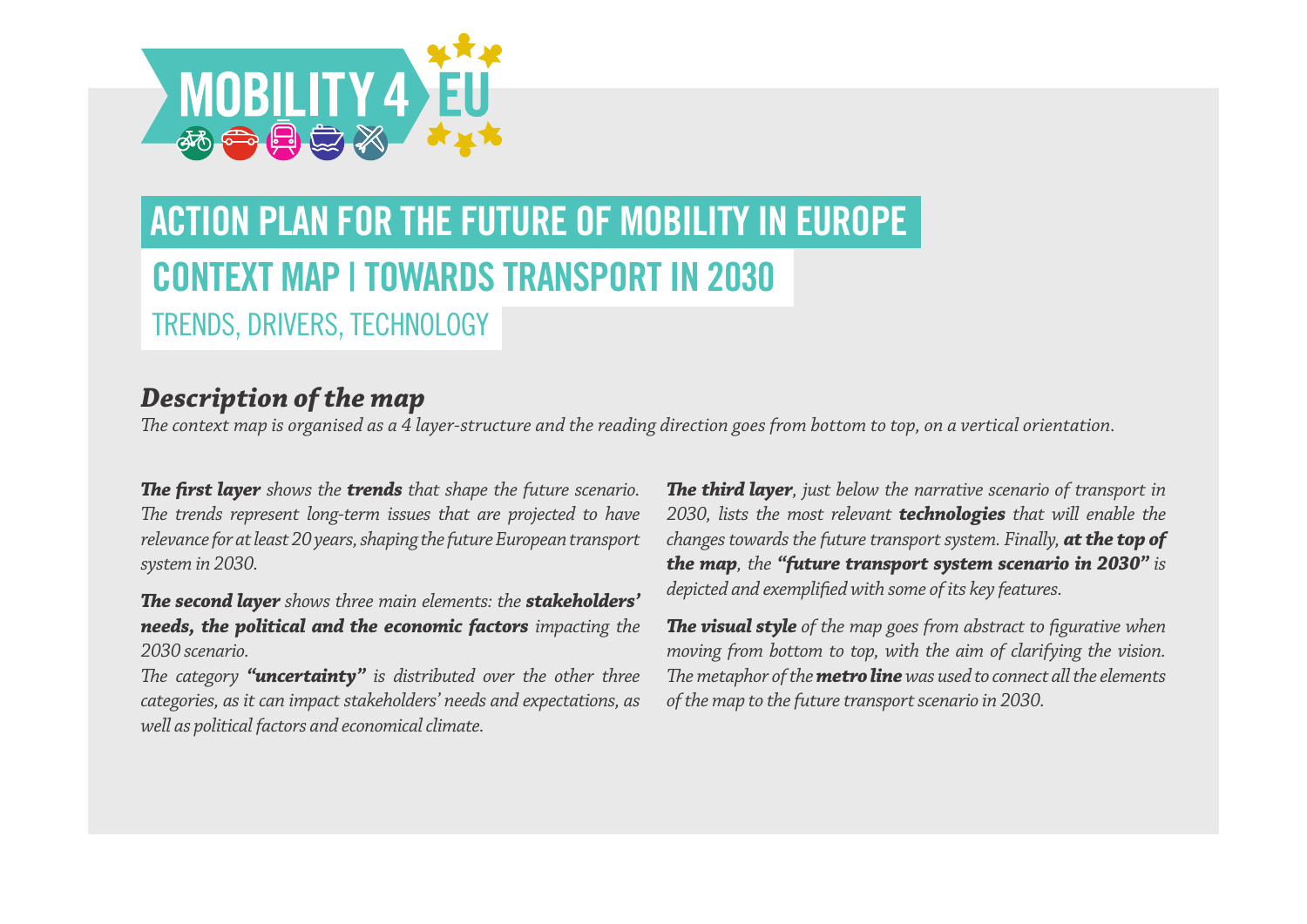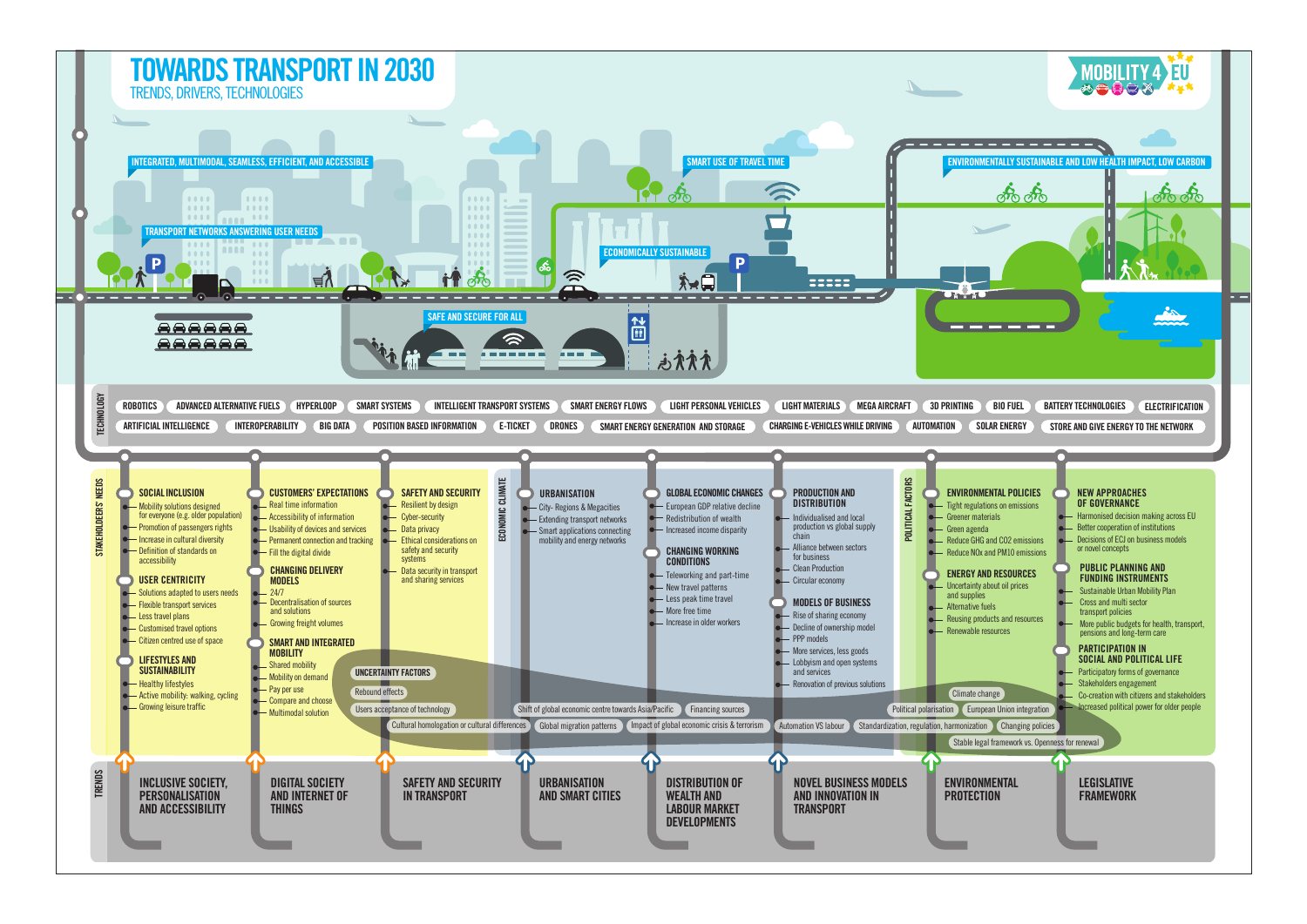

### *Trends*

*Based on an extensive review of the literature and past EU projects, Mobility4EU identified 9 major trends. The trends describe emerging societal factors that have impacts on mobility, both for freight and passengers' mobility.* 

### **DISTRIBUTION OF WEALTH AND LABOUR MARKET DEVELOPMENTS**

*Economic climate and economic conditions play a major role in shaping the demand of mobility. The implementation of industry 4.0 will lead to an increase in productivity.*

*Employees' expectations, devices innovation and faster connectivity are converging to transform the way we do business. This will require more flexibility in labour conditions and restructuring in working arrangements. Needs and requirements on public transport (e.g. patterns in time, frequency and distance, "peak-hours", requirements on affordability, flexibilities in tickets etc.) will also change due to the shifts in economic power and shrinking middle class in EU.*

*Emerging economies are lifting millions out of poverty while also exerting more influence in the global economy. These developments and growing e-commerce, will increase the amount of freight and change the patterns of loads, frequency, time of delivery, distances.*

### **INCLUSIVE SOCIETY, PERSONALISATION, ACCESSIBILITY**

*Predominantly aging, but also migration are the main demographic trends in Europe. The goal of social inclusion ensuring wide opportunities and resources for everyone to participate fully in economic, social and cultural life, will pose great challenges also to transport providers.*

*The value of the consumer experience includes the design of environment, services, and products that are responsive to citizens' needs and desires. Customer-centric products and services will be increasingly demanded. They will be based on a wealth of information about the individual passengers and their needs. Increased awareness of environmental concerns is engaging society in more sustainable patterns of behaviour. Public focus on health and wellness is shifting mobility choices towards more active modes such as walking and cycling.*

### **URBANISATION AND SMART CITIES**

*Urban space has become very dominant in the European geography. Growing and extending cities lead to the emerging concept of city-regions, which combines several spatial scales and imposes different transport modes. This impacts demands on personal and freight transport. The resulting de-centralization of logistic facilities and the growing demand for extending transport networks is more and more seen as an issue by urban and regional planners and requires novel business and financing models. The idea of Smart Cities is rooted in the creation and connection of human capital, social capital and information and Communication technology infrastructure to generate greater and more sustainable economic development and a better quality of life. The implementation of the smart city will further push the digitization and deployment of new technologies in transport.*

### **ENVIRONMENTAL PROTECTION: CLIMATE CHANGE, POLLUTION AND RESOURCE AND ENERGY EFFICIENCY**

*Climate change, air pollution, and noise are gaining importance within society. Carbon emissions will be subject to tight regulations and stronger price mechanisms. Stringent regulations on emissions may affect the planning and operation of transportation systems, with a preference for greener materials and modes of travel. Vehicles will have to adapt to these regulations and road infrastructure will have to accommodate new vehicle and fuel technologies.*

*The resources required to sustain current levels of economic growth may not be available over the next decades. The implementation of the circular economy, where products and resources are reused to extract their maximum value rather than entering the waste stream, is strongly growing in society and industry, as well as reshoring and local sourcing. Changes in preferred transport options and for demand on freight will be triggered.*